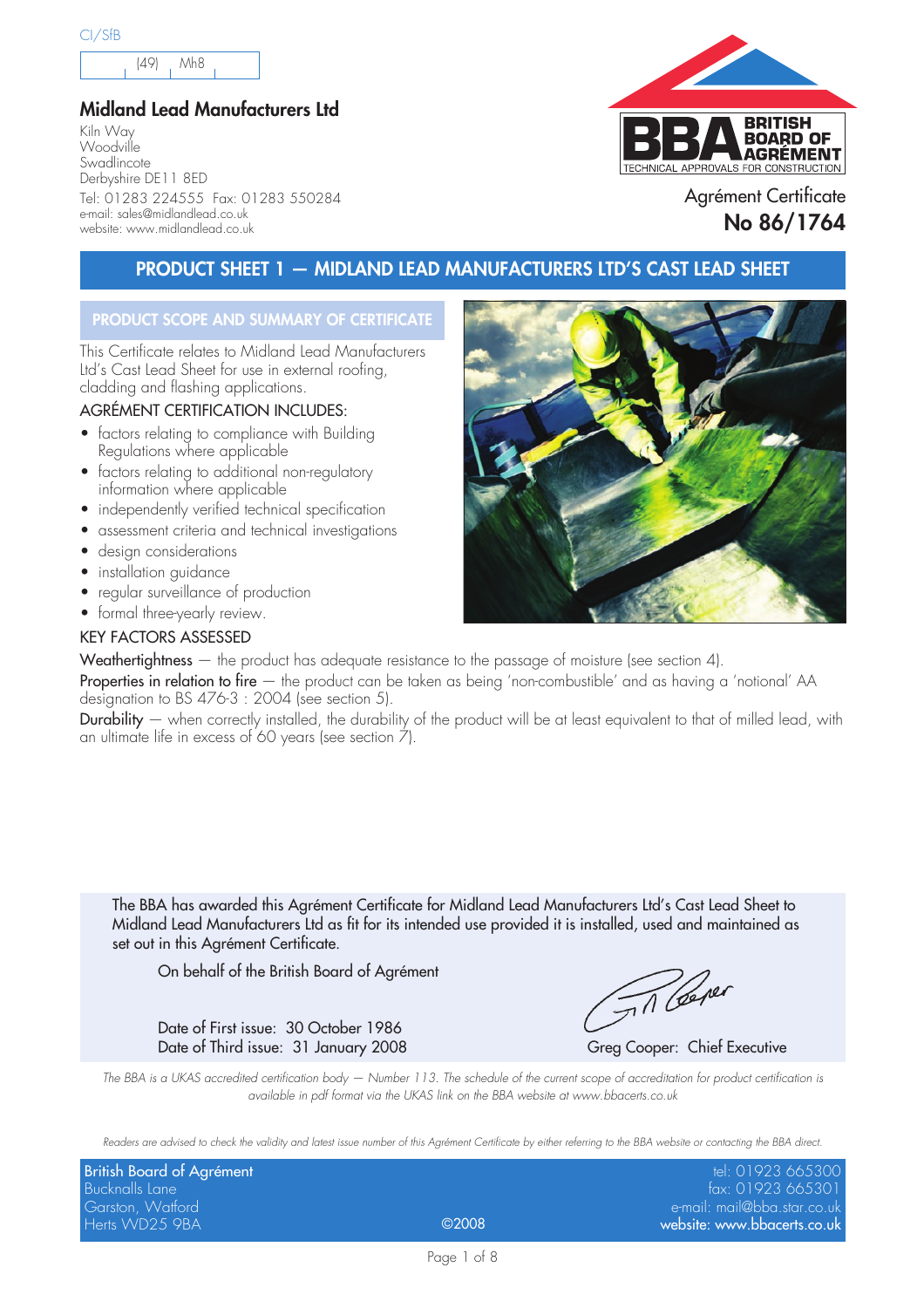# **Regulations**

In the opinion of the BBA, Midland Lead Manufacturers Ltd's Cast Lead Sheet, if used in accordance with the provisions of this Certificate, will meet or contribute to meeting the relevant requirements of the following Building Regulations:



# **The Building Regulations 2000 (as amended) (England and Wales)**

| Internal fire spread (structure)                                                                                                                                                                                                                                                                           |
|------------------------------------------------------------------------------------------------------------------------------------------------------------------------------------------------------------------------------------------------------------------------------------------------------------|
| The product can contribute to meeting this Requirement. See section 5.1 of this Certificate.                                                                                                                                                                                                               |
| External fire spread                                                                                                                                                                                                                                                                                       |
| The product is unrestricted under this Requirement. See sections 5.1 and 5.2 of this Certificate.                                                                                                                                                                                                          |
| Resistance to moisture                                                                                                                                                                                                                                                                                     |
| The product can contribute to meeting this Requirement. See section 4 of this Certificate.                                                                                                                                                                                                                 |
| Materials and workmanship                                                                                                                                                                                                                                                                                  |
| The product is an acceptable material. See section 7.1 and the Installation part of this Certificate.                                                                                                                                                                                                      |
| The Building (Scotland) Regulations 2004 (as amended)                                                                                                                                                                                                                                                      |
|                                                                                                                                                                                                                                                                                                            |
|                                                                                                                                                                                                                                                                                                            |
| Fitness and durability of materials and workmanship                                                                                                                                                                                                                                                        |
| The use of the product satisfies the requirement of this Regulation. See sections 6.1, 6.2 and 7.1 and the<br>Installation part of this Certificate.                                                                                                                                                       |
| Building standards - construction                                                                                                                                                                                                                                                                          |
| Compartmentation                                                                                                                                                                                                                                                                                           |
| Separation                                                                                                                                                                                                                                                                                                 |
| Spread from neighbouring buildings                                                                                                                                                                                                                                                                         |
| The product is not assigned a notional 'low vulnerability' rating by the Tables to Annex 2. D <sup>(1)</sup> and 2F <sup>(2)</sup><br>and so is restricted under these Standards, with reference to clauses 2.1.15 <sup>(2)</sup> , 2.2.7 <sup>(2)</sup> , 2.2.10 <sup>(1)</sup> and<br>$2.8.1^{(1)(2)}$ . |
| Spread to neighbouring buildings<br>Spread on external walls                                                                                                                                                                                                                                               |
| The product is unrestricted under these Standards, with reference to clauses 2.6.4 <sup>(1)(2)</sup> , 2.6.5 <sup>(1)</sup> , 2.6.6 <sup>(2)</sup><br>and 2.7.1 <sup>(1)(2)</sup> . See section 5.2 of this Certificate.                                                                                   |
| Precipitation                                                                                                                                                                                                                                                                                              |
| The product can contribute to satisfying this Standard, with reference to clauses $3.10.1^{(1)(2)}$ , $3.10.5^{(1)(2)}$ ,<br>3.10.7(1)(2) and 3.10.8(1)(2). See section 4 of this Certificate.                                                                                                             |
| Building standards - conversions                                                                                                                                                                                                                                                                           |
| All comments given for the product under Regulation 9 also apply to this Regulation, with reference to<br>clause 0.12.1 <sup>(1)(2)</sup> and Schedule 6 <sup>(1)(2)</sup> .                                                                                                                               |
| (1) Technical Handbook (Domestic).                                                                                                                                                                                                                                                                         |
| (2) Technical Handbook (Non-Domestic).                                                                                                                                                                                                                                                                     |
| The Building Regulations (Northern Ireland) 2000 (as amended)                                                                                                                                                                                                                                              |

| $\sum_{\alpha}$         |                |                                                                                                                               |
|-------------------------|----------------|-------------------------------------------------------------------------------------------------------------------------------|
| Regulation:             | <b>B2</b>      | Fitness of materials and workmanship                                                                                          |
| Comment:<br>Regulation: | B3(2)          | The product is acceptable. See section 7.1 and the Installation part of this Certificate.<br>Suitability of certain materials |
| Comment:                |                | The product is acceptable. See sections 6.1 and 6.2 of this Certificate.                                                      |
| Regulation:             | C4             | Resistance to ground moisture and weather                                                                                     |
| Comment:                |                | The product can contribute to satisfying this Regulation. See section 4 of this Certificate.                                  |
| Regulation:             | E4             | Internal fire spread - Structure                                                                                              |
| Comment:                |                | The product is unrestricted under this Regulation. See section 5.1 of this Certificate.                                       |
| Regulation:             | E <sub>5</sub> | External fire spread                                                                                                          |
| Comment:                |                | The product is unrestricted under this Regulation. See sections 5.1 and 5.2 of this Certificate.                              |

#### **Construction (Design and Management) Regulations 2007**

#### **Construction (Design and Management) Regulations (Northern Ireland) 2007**

Information in this Certificate may assist the client, CDM co-ordinator, designer and contractors to address their obligations under these Regulations.

See sections: 1 Description (1.2) and 9 Safety.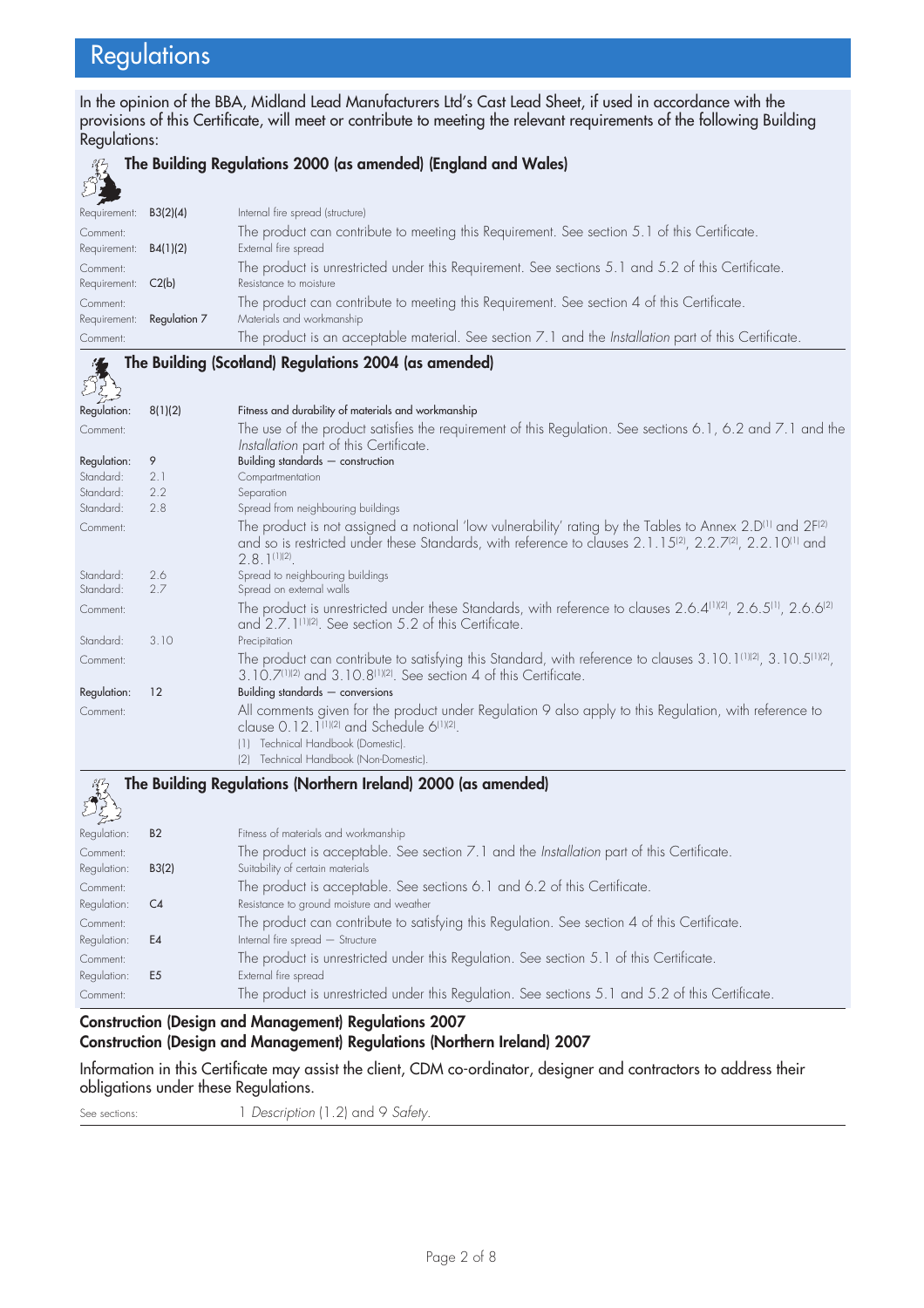# Non-regulatory Information

#### **NHBC Standards 2007**

In the opinion of the BBA, the use of Midland Lead Manufacturers Ltd's Cast Lead Sheet, when installed and used in accordance with this Certificate, is capable of satisfying the requirements of NHBC Standards, Chapters 6.8 Fireplaces, chimneys and flues, 6.9 Curtain walling and cladding, 7.1 Flat roofs and balconies and 7.2 Pitched roofs.

#### **Zurich Building Guarantee Technical Manual 2007**

In the opinion of the BBA, the use of Midland Lead Manufacturers Ltd's Cast Lead Sheet, when installed and used in accordance with this Certificate, is capable of satisfying the requirements of the Zurich Building Guarantee Technical Manual, Section 4 Superstructure, Sub-sections, External walls — masonry, External walls — chimneys, External walls — parapets, External walls — timber frame, External walls — steel frame, External walls — render/cladding/ curtain walling, Pitched roofs and Flat roofs.

### **General**

This Certificate relates to Midland Lead Manufacturers Ltd's Cast Lead Sheet for use in external roofing, cladding and flashing.

The installation must be designed, and the product installed, using traditional practices for lead sheet.

# Technical Specification

#### **1 Description**

1.1 Midland Lead Manufacturers Ltd's Cast Lead Sheet is manufactured by a continuous casting process and contains a fine dispersion of copper.

1.2 The sheet is available in 3 m, 6 m or 12 m rolls, up to 1.4 m wide and in the thicknesses (and corresponding colour codes) given in Table 1.

| Table 1 Lead thicknesses and corresponding colour codes |             |
|---------------------------------------------------------|-------------|
| Thickness and tolerance (mm)                            | Colour code |
| $1.32 \pm 0.07$                                         | Green       |
| $1.80 \pm 0.09$                                         | Blue        |
| $2.24 \pm 0.11$                                         | Red         |
| $2.65 \pm 0.13$                                         | Black       |
| $3.15 \pm 0.16$                                         | White       |
| $3.55 \pm 0.18$                                         | Orange      |

1.3 Quality control is exercised over the raw material, during manufacture and on the final product.

#### **2 Delivery and site handling**

- 2.1 The product is delivered in rolls, shrink wrapped onto pallets.
- 2.2 Each pallet carries the BBA identification mark incorporating the number of this Certificate.
- 2.3 The rolls should be stored flat on a clean dry surface, clear of the ground, under cover and secure.

## Assessment and Technical Investigations

The following is a summary of the assessment and technical investigations carried out on Midland Lead Manufacturers Ltd's Cast Lead Sheet.

### Design Considerations

### **3 Use**

Midland Lead Manufacturers Ltd's Cast Lead Sheet, when designed and installed in accordance with the relevant parts of BS 5534 : 2003, BS 6915 : 2001 and BS 8000-6 : 1990 is suitable for use in external roofing, cladding and flashing applications, including use as flashings to cavity trays.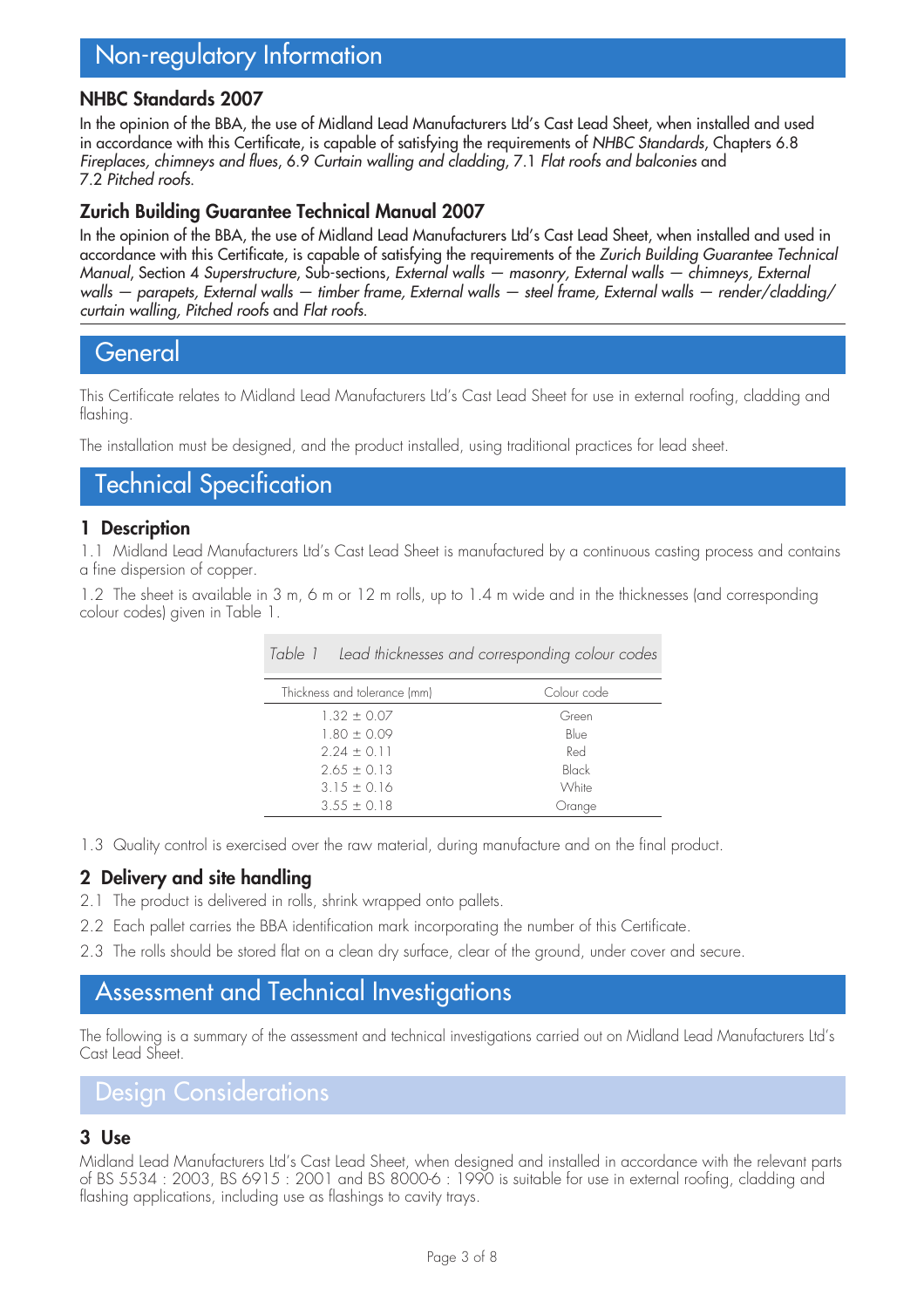#### **4 Weathertightness**



The product, when incorporated into a roofing or cladding system designed and installed in accordance with conventional good practice and Section 3 will adequately resist the passage of moisture.

#### **5 Properties in relation to fire**

43 5.1 Cast lead sheet, when used on an appropriate sub-structure, has been given a 'notional' designation of AA to BS 476-3 : 2004 as defined in the national Building Regulations as follows:

England and Wales - Approved Document B, Volumes 1 and 2, Appendix A, Table A5 Northern Ireland - Technical Booklet E, Table 4.6.



5.2 Cast lead sheet is 'non-combustible', as defined in the national Building Regulations as follows:

**England and Wales** — Approved Document B, Appendix A, Table A6

Scotland  $-$  Table to Annexes 2.C<sup>(1)</sup> and 2.E<sup>(2)</sup>

(1) Technical Handbook (Domestic).

(2) Technical Handbook (Non-Domestic).

Northern Ireland – Technical Booklet E, Clause 6.4(c).

#### **6 Maintenance**

6.1 Damaged areas can be repaired using traditional techniques.

ولم يوسيق 6.2 Cast lead sheet may be used to repair existing lead flashings and can be used to repair zinc flashings without introducing a risk of corrosion.

#### **7 Durability**



7.1 The fine dispersion of copper, which is maintained by the casting process, improves the product's resistance to creep and fatigue. When correctly installed, its durability will be at least equivalent to that of milled material, with an ultimate life in excess of 60 years.

7.2 Lead is a very corrosion-resistant metal and on weathering, forms a strongly adhering, insoluble protective patina. It is thus possible to fix lead in contact with other metals without increasing the rate of corrosion of either of the metals in contact. However, in coastal atmospheres contact between lead and aluminium should be avoided.

7.3 The product can be fixed in contact with most hardwood species and unpreserved and preserved softwoods (providing any preservative treatment is allowed adequate time for fixation), including those treated with fire retardants. It should be protected from acid-bearing timbers, such as western red cedar, oak or sweet chestnut, by a coat of bitumen paint.

### **Installation**

#### **8 General**

8.1 Midland Lead Manufacturers Ltd's Cast Lead Sheet should be installed by plumbers or specialist roofing contractors using traditional tools and techniques for lead sheet in accordance with relevant parts of BS 5534 : 2003, BS 6915 : 2001 and BS 8000-6 : 1990.

8.2 Adjacent lengths of lead may be joined by welding, soldering, lead burning or other details. Solder should conform to BS EN ISO 9453 : 2006. The maximum size for a single sheet of cast lead sheet in a particular situation should be determined by reference to BS 6915 : 2001.

8.3 Joints across the fall of pitched roofs or vertical cladding may be formed by laps giving a cover of 75 mm measured vertically or 150 mm along the slope.

8.4 Underlays are necessary to isolate the lead from the substrate and may be of inodorous felt or non-woven polyester felt. Waterproof building paper to BS 1521 : 1972, Class A, may be used when the surface is smooth.

#### **9 Safety**

The conventional precautions for handling lead defined in the Control of Lead at Work Regulations 2002, the Control of Lead at Work Regulations (Northern Ireland) 2003 and the HSE Approved Code of Practice and Guidance Control of lead at work should be observed.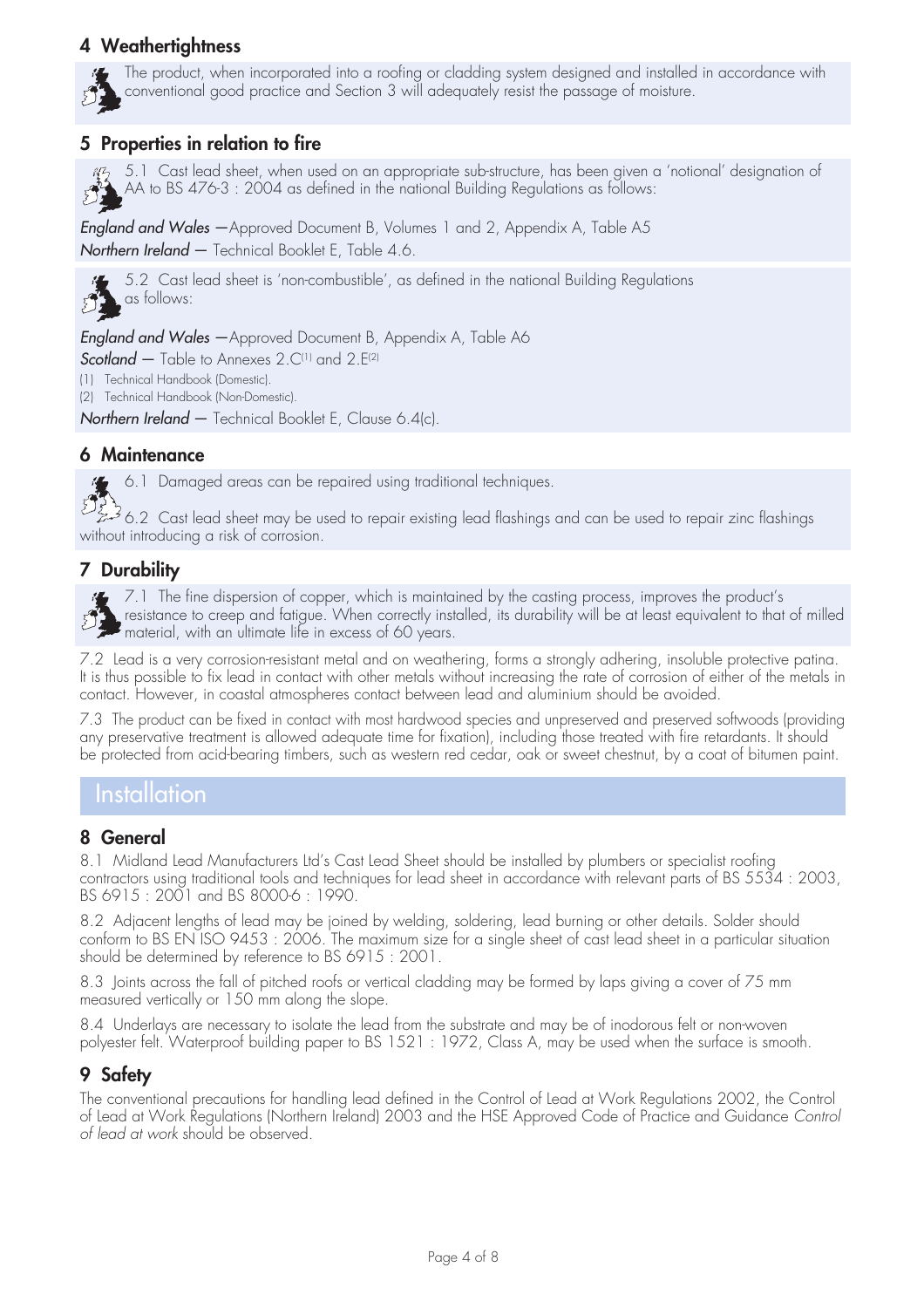#### **10 Tests**

The following tests were conducted as part of the assessment of Midland Lead Manufacturers Ltd's Cast Lead Sheet leading to the issue of the previous Certificate No 83/1165:

- tensile strength/elongation/fatigue cold bend chisel impact
- 
- 
- metallographic analysis short-term weathering.
- 

**11 Investigations**

11.1 The following investigations were carried out as part of the assessment leading to the issue of the previous Certificate No 83/1165:

- an assessment was made of the product's safety
- the manufacturing process and quality control procedures were examined and details were obtained of the quality and composition of the materials used
- a demonstration was attended where a plumber formed common lead details in both cast and milled lead sheet
- data were examined on the product's creep and fatigue resistance.

11.2 The following investigations were carried out as part of the assessment leading to the issue of this Certificate:

- a re-examination was made of the data and investigations on which the previous Certificate was based
- a user survey was carried out to assess the product's performance in use
- tensile tests were conducted on lead burned joints made using cast lead and milled lead sheet.

11.3 No failure of the product in use has been reported to the BBA.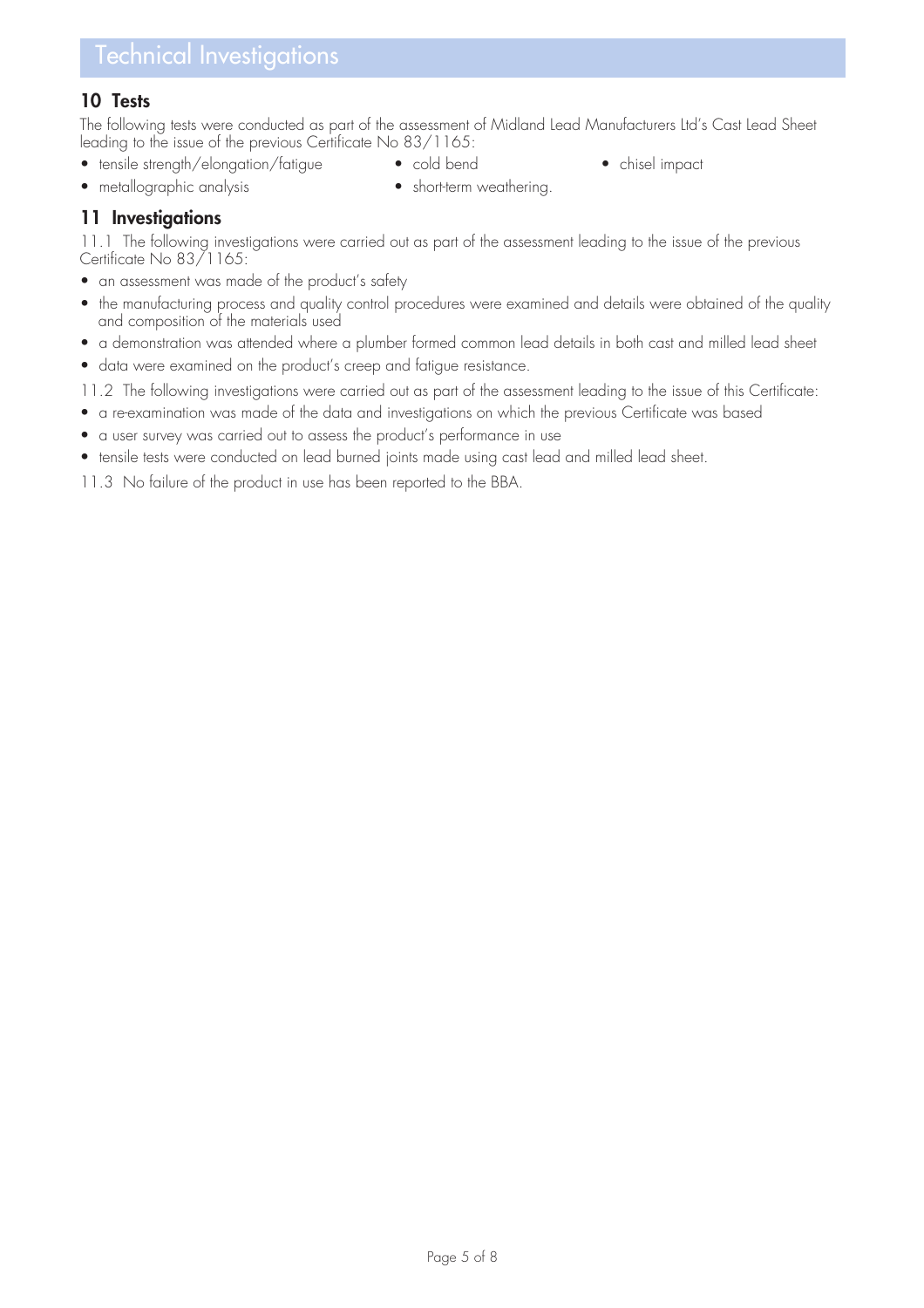# **Bibliography**

BS 476-3 : 2004 Fire tests on building materials and structures - Classification and method of test for external fire exposure to roofs

BS 1521 : 1972 Specification for waterproof building papers

BS 5534 : 2003 Code of practice for slating and tiling (including shingles)

BS 6915 : 2001 Design and construction of fully supported lead sheet roof and wall coverings— Code of practice

BS 8000-6 : 1990 Workmanship on building sites — Code of practice for slating and tiling of roofs and claddings

BS EN ISO 9453 : 2006 Soft solder alloys. Chemical compositions and forms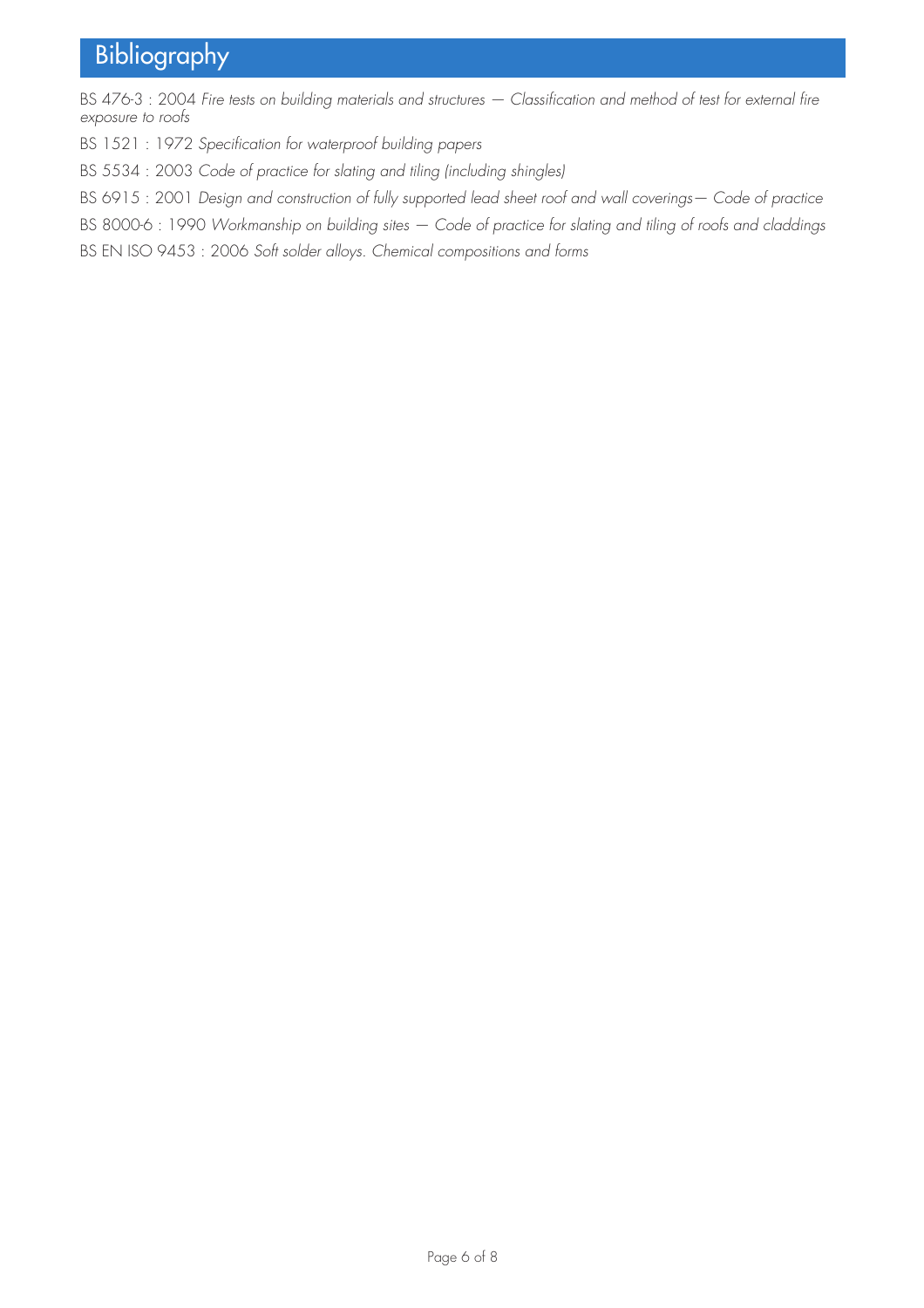#### **12 Conditions**

- 12.1 This Certificate:
- relates only to the product/system that is named and described on the front page
- is granted only to the company, firm or person named on the front page no other company, firm or person may hold or claim any entitlement to this Certificate
- is valid only within the UK
- has to be read, considered and used as a whole document it may be misleading and will be incomplete to be selective
- is copyright of the BBA
- is subject to English law.

12.2 References in this Certificate to any Act of Parliament, Statutory Instrument, Directive or Regulation of the European Union, British, European or International Standard, Code of Practice, manufacturers' instructions or similar publication, are references to such publication in the form in which it was current at the date of this Certificate.

12.3 This Certificate will remain valid for an unlimited period provided that the product/system and the manufacture and/or fabrication including all related and relevant processes thereof:

- are maintained at or above the levels which have been assessed and found to be satisfactory by the BBA
- continue to be checked as and when deemed appropriate by the BBA under arrangements that it will determine
- are reviewed by the BBA as and when it considers appropriate.

12.4 In granting this Certificate, the BBA is not responsible for:

- the presence or absence of any patent, intellectual property or similar rights subsisting in the product/system or any other product/system
- the right of the Certificate holder to manufacture, supply, install, maintain or market the product/system
- individual installations of the product/system, including the nature, design, methods and workmanship of or related to the installation
- the actual works in which the product/system is installed, used and maintained, including the nature, design, methods and workmanship of such works.

12.5 Any information relating to the manufacture, supply, installation, use and maintenance of this product/system which is contained or referred to in this Certificate is the minimum required to be met when the product/system is manufactured, supplied, installed, used and maintained. It does not purport in any way to restate the requirements of the Health & Safety at Work etc Act 1974, or of any other statutory, common law or other duty which may exist at the date of this Certificate; nor is conformity with such information to be taken as satisfying the requirements of the 1974 Act or of any statutory, common law or other duty of care. In granting this Certificate, the BBA does not accept responsibility to any person or body for any loss or damage, including personal injury, arising as a direct or indirect result of the manufacture, supply, installation, use and maintenance of this product/system.